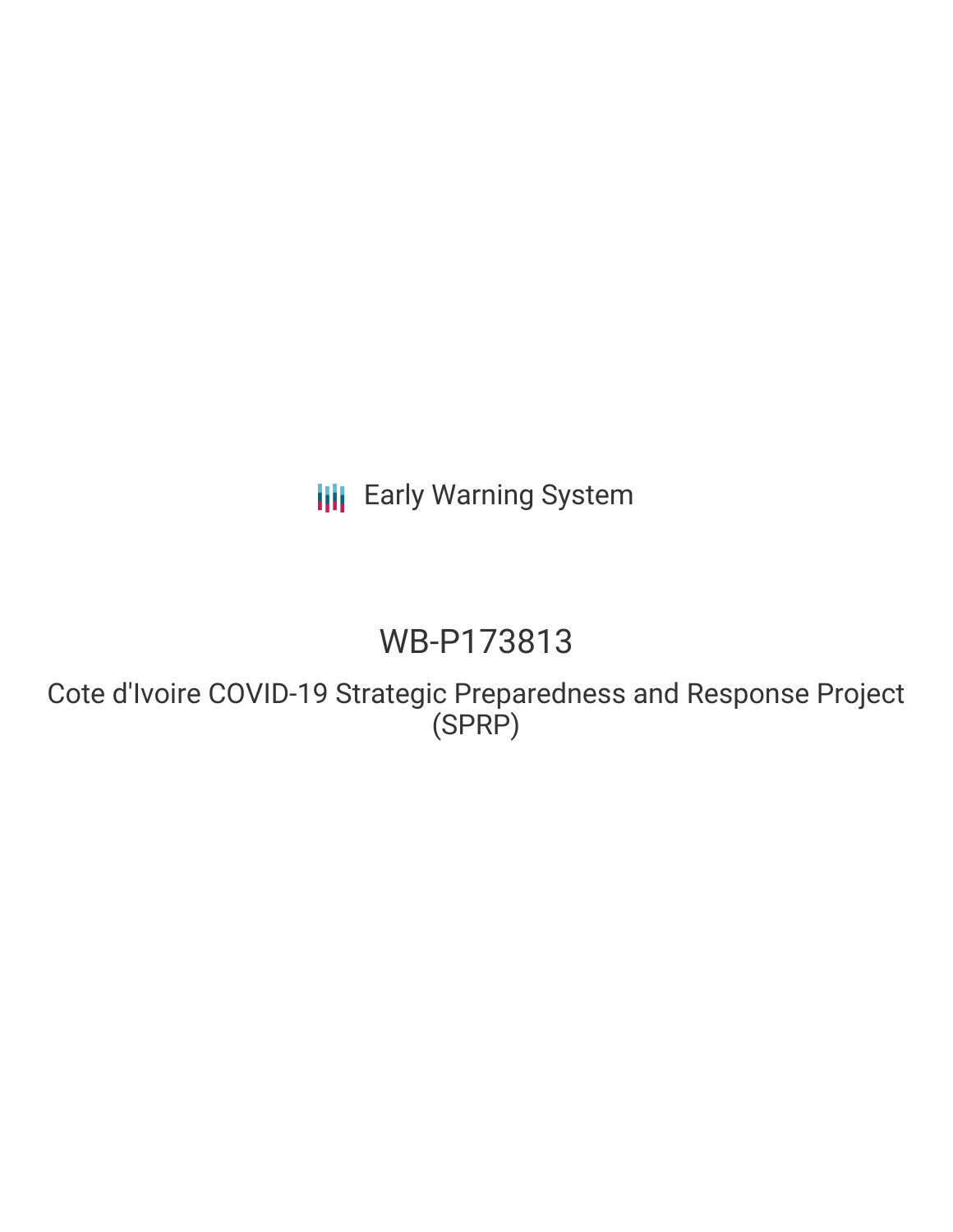

# Ш

## Early Warning System Cote d'Ivoire COVID-19 Strategic Preparedness and Response Project (SPRP)

#### **Quick Facts**

| <b>Countries</b>               | <b>Ivory Coast</b>          |
|--------------------------------|-----------------------------|
| <b>Financial Institutions</b>  | World Bank (WB)             |
| <b>Status</b>                  | Approved                    |
| <b>Bank Risk Rating</b>        | U                           |
| <b>Voting Date</b>             | 2020-05-02                  |
| <b>Borrower</b>                | Government of Cote d'Ivoire |
| <b>Sectors</b>                 | <b>Education and Health</b> |
| <b>Investment Type(s)</b>      | Loan                        |
| <b>Investment Amount (USD)</b> | \$35.00 million             |
| <b>Loan Amount (USD)</b>       | \$35.00 million             |
| <b>Project Cost (USD)</b>      | \$35.00 million             |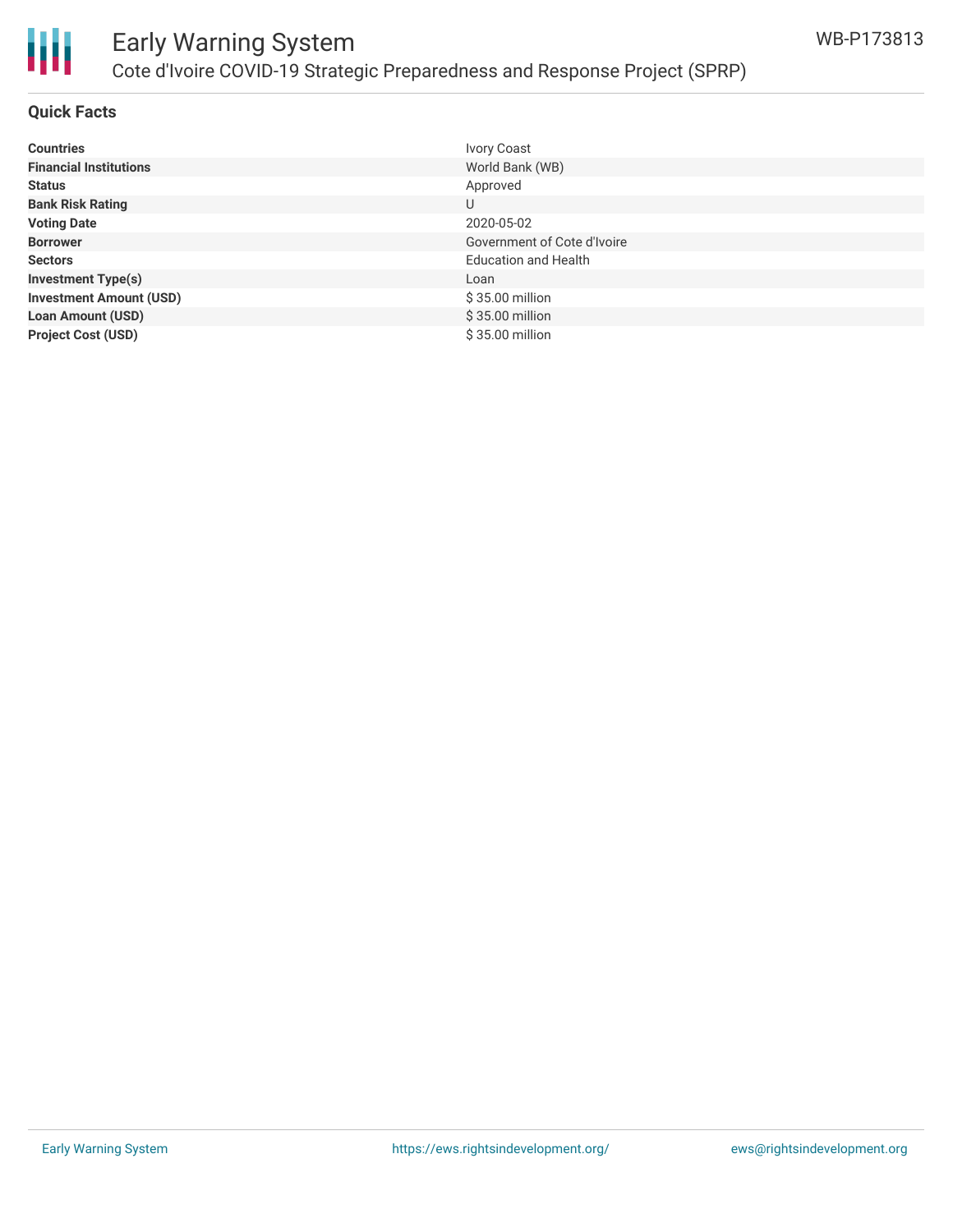

#### **Project Description**

According to bank documents, the project aims to prevent, detect, and respond to the threat posed by COVID-19 and strengthen national systems for public health preparedness in Cote d'Ivoire. It has the following project components:

- Component 1: Emergency COVID-19 response
- Component 2: Supporting preparedness through laboratory system strengthening
- Component 3: Health Communication and Community Engagement
- Component 4: Project implementation management and monitoring and evaluation

The World Bank has classified this project as having Substantial environmental and social risks.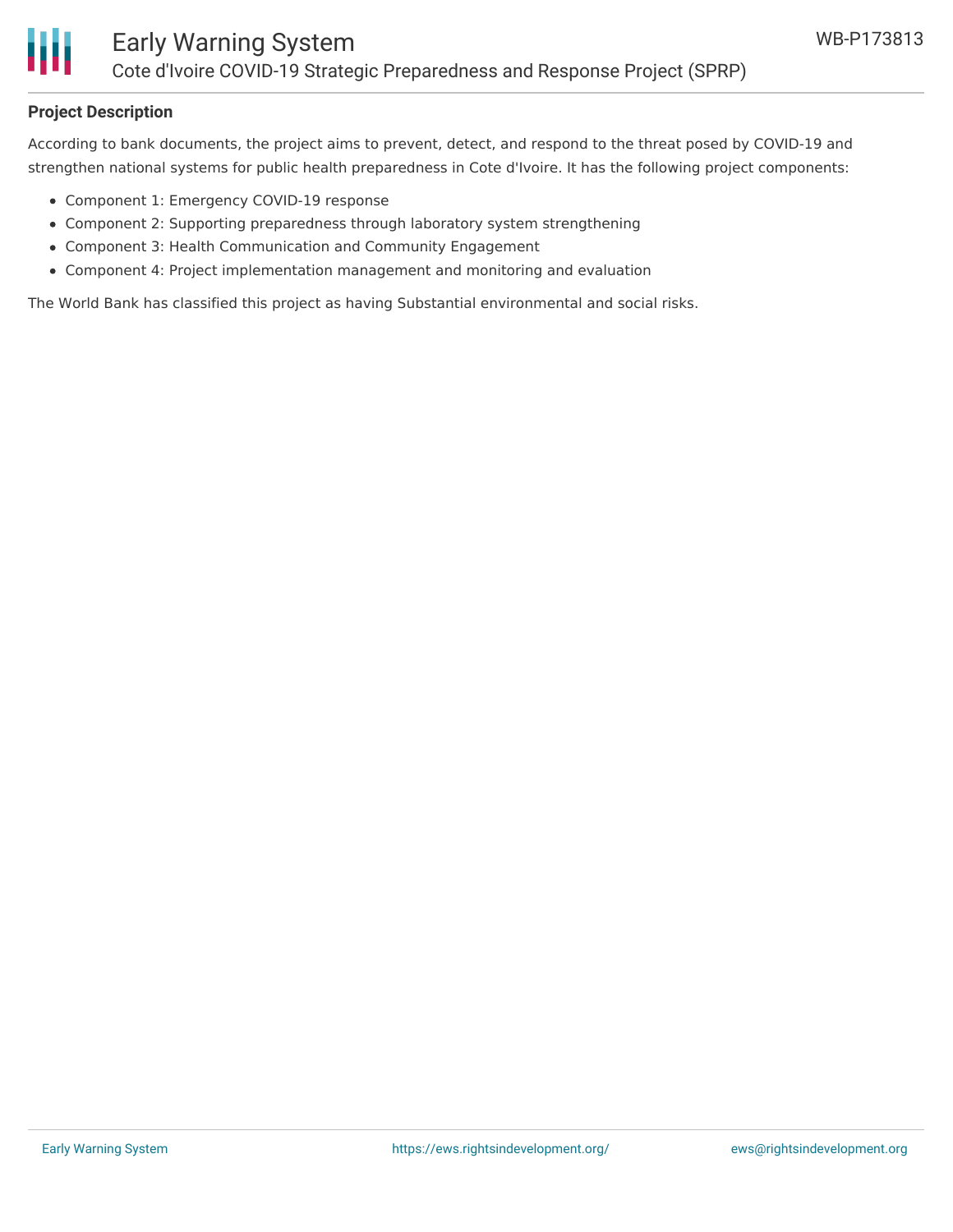

## Early Warning System Cote d'Ivoire COVID-19 Strategic Preparedness and Response Project (SPRP)

#### **Investment Description**

World Bank (WB)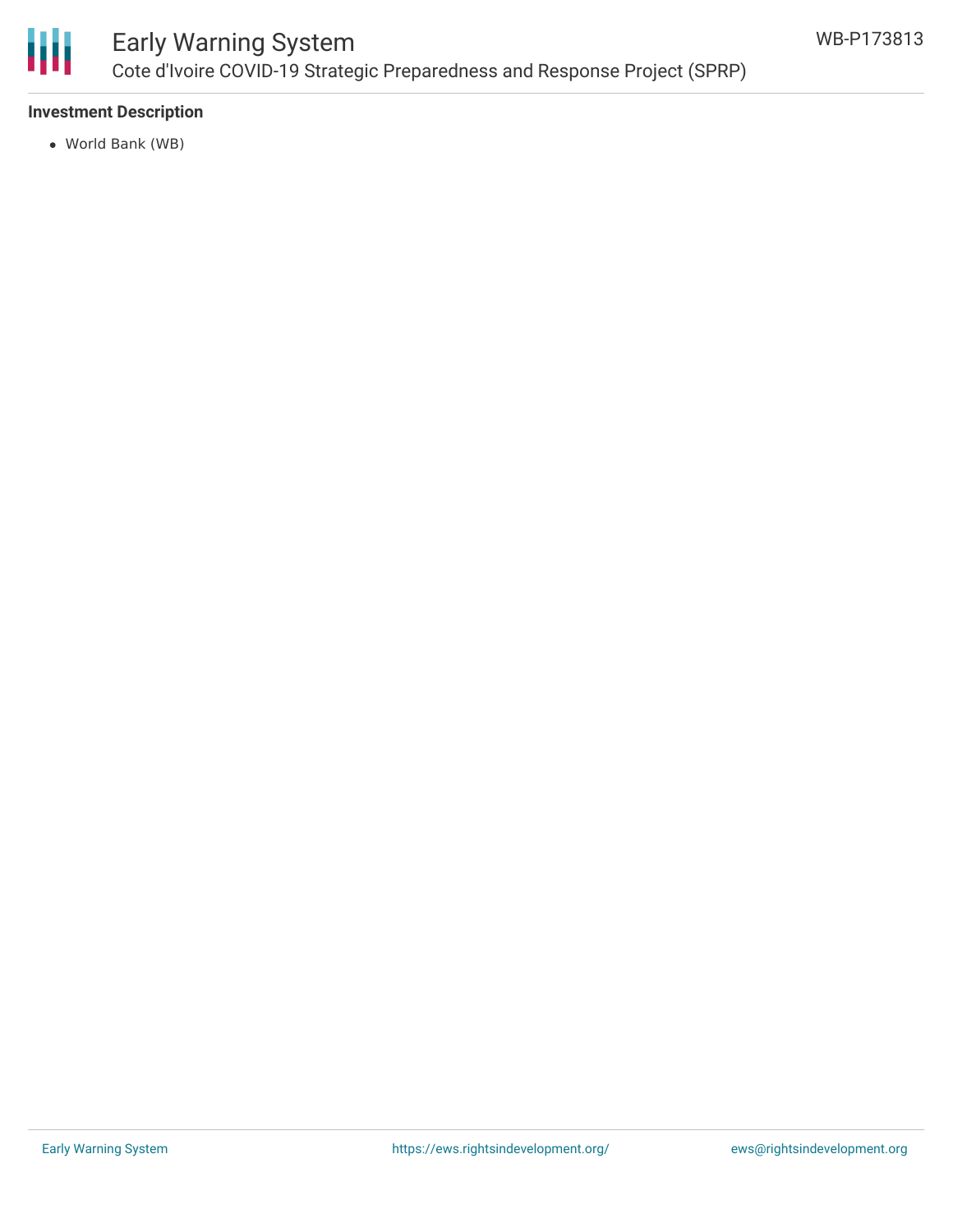

#### **Contact Information**

Montserrat Meiro-Lorenzo Sr Public Health Spec., World Bank

Opope Oyaka Tshivuila Matala Young Professional, World Bank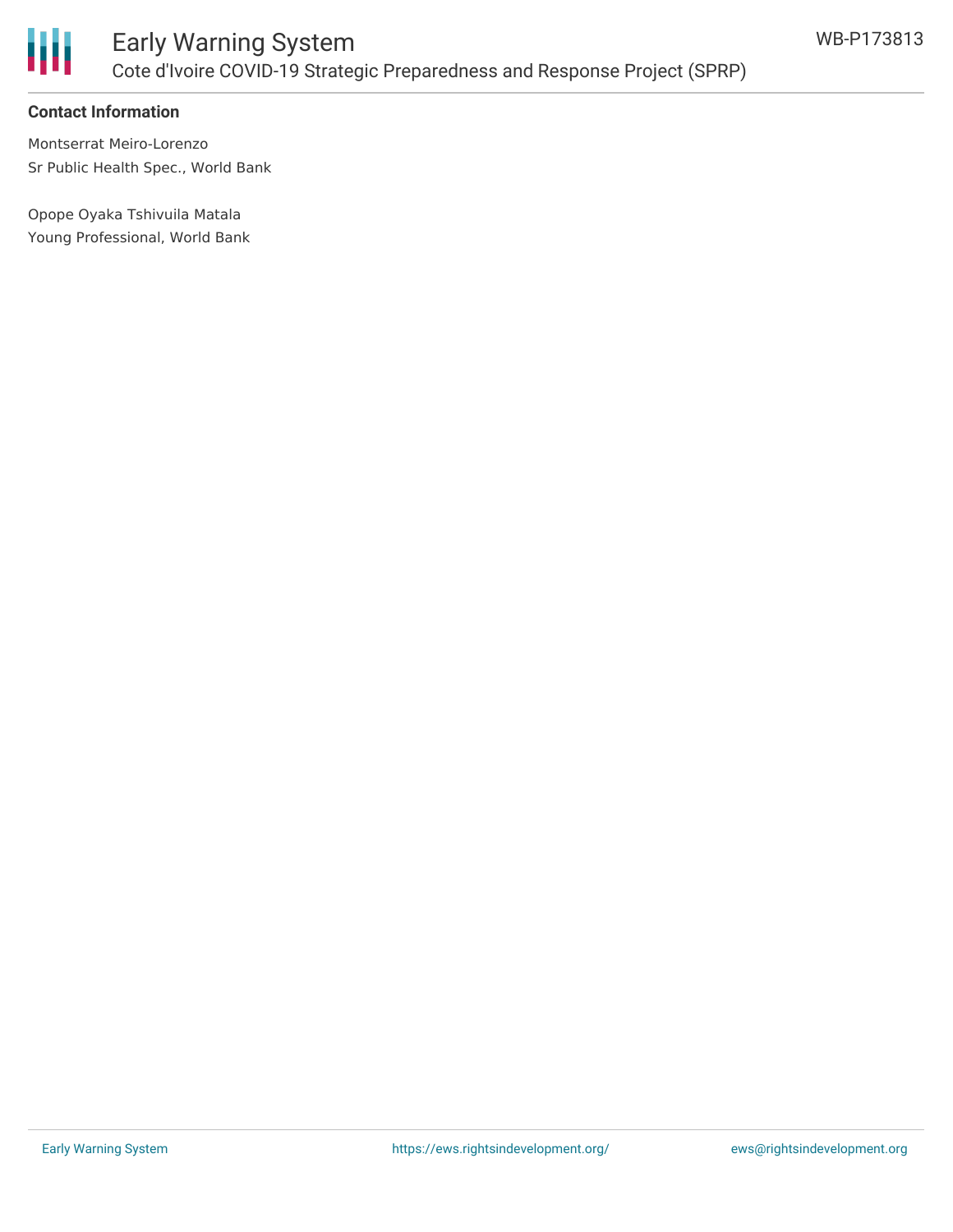

## Early Warning System

Cote [d](mailto:clovisko@yahoo.fr)'[Ivoire](mailto:clovisko@yahoo.fr) COVID-19 Strategic Preparedness and Response Project (SPRP)

#### **Bank Documents**

• Project Information Document - Cote d'Ivoire COVID-19 Strategic [Preparedness](https://ewsdata.rightsindevelopment.org/files/documents/13/WB-P173813.pdf) and Response Project (S [Original Source]